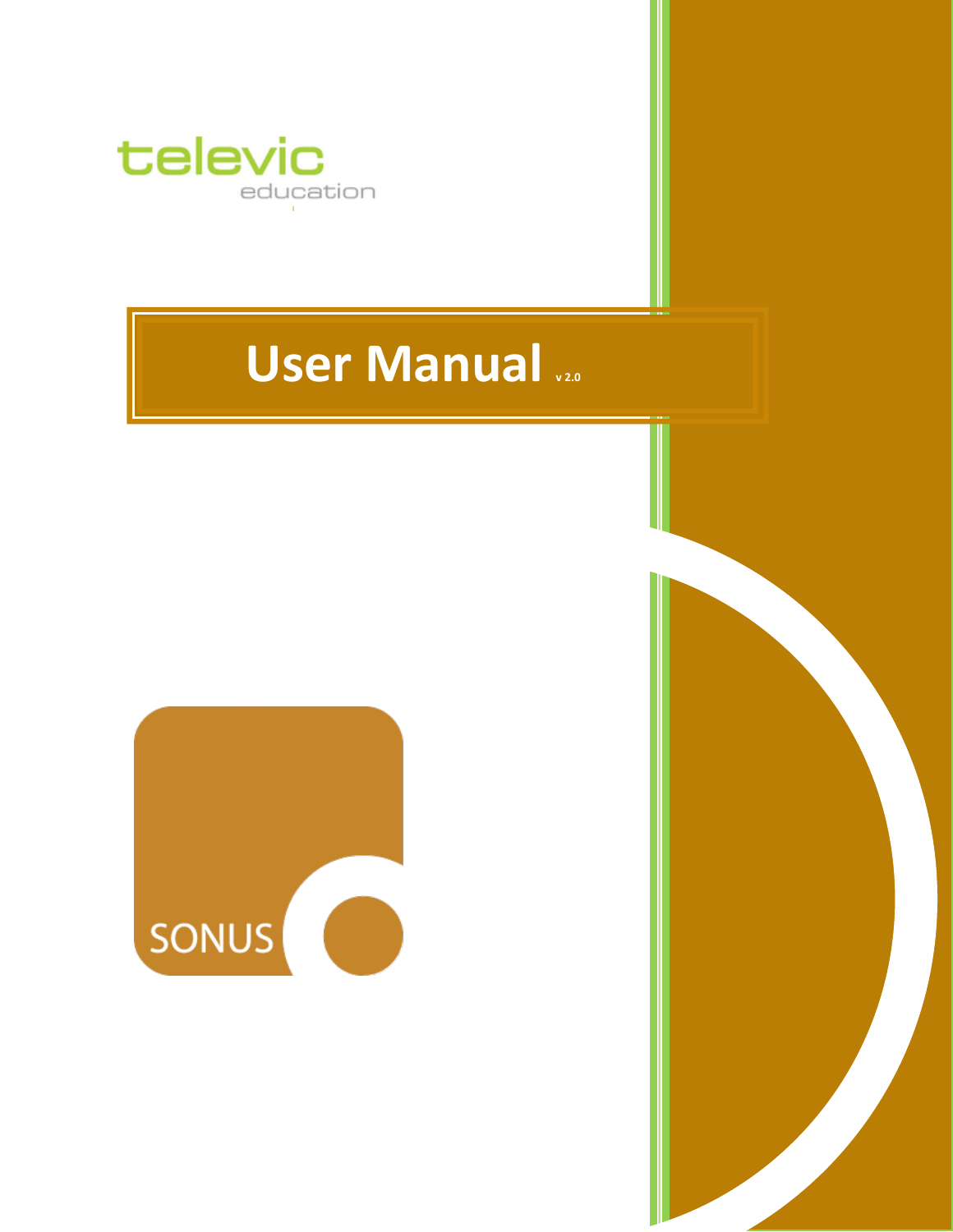

## **Table of Contents**

| $\mathcal{L}$ |       |
|---------------|-------|
|               |       |
|               |       |
|               |       |
|               |       |
|               |       |
|               |       |
|               |       |
|               |       |
|               |       |
|               |       |
|               |       |
|               |       |
|               |       |
|               |       |
|               | IV    |
|               |       |
|               |       |
|               |       |
|               |       |
|               |       |
|               |       |
|               |       |
|               |       |
|               | $V$ . |
|               |       |
|               |       |
|               |       |
|               |       |
|               |       |
|               |       |
|               |       |

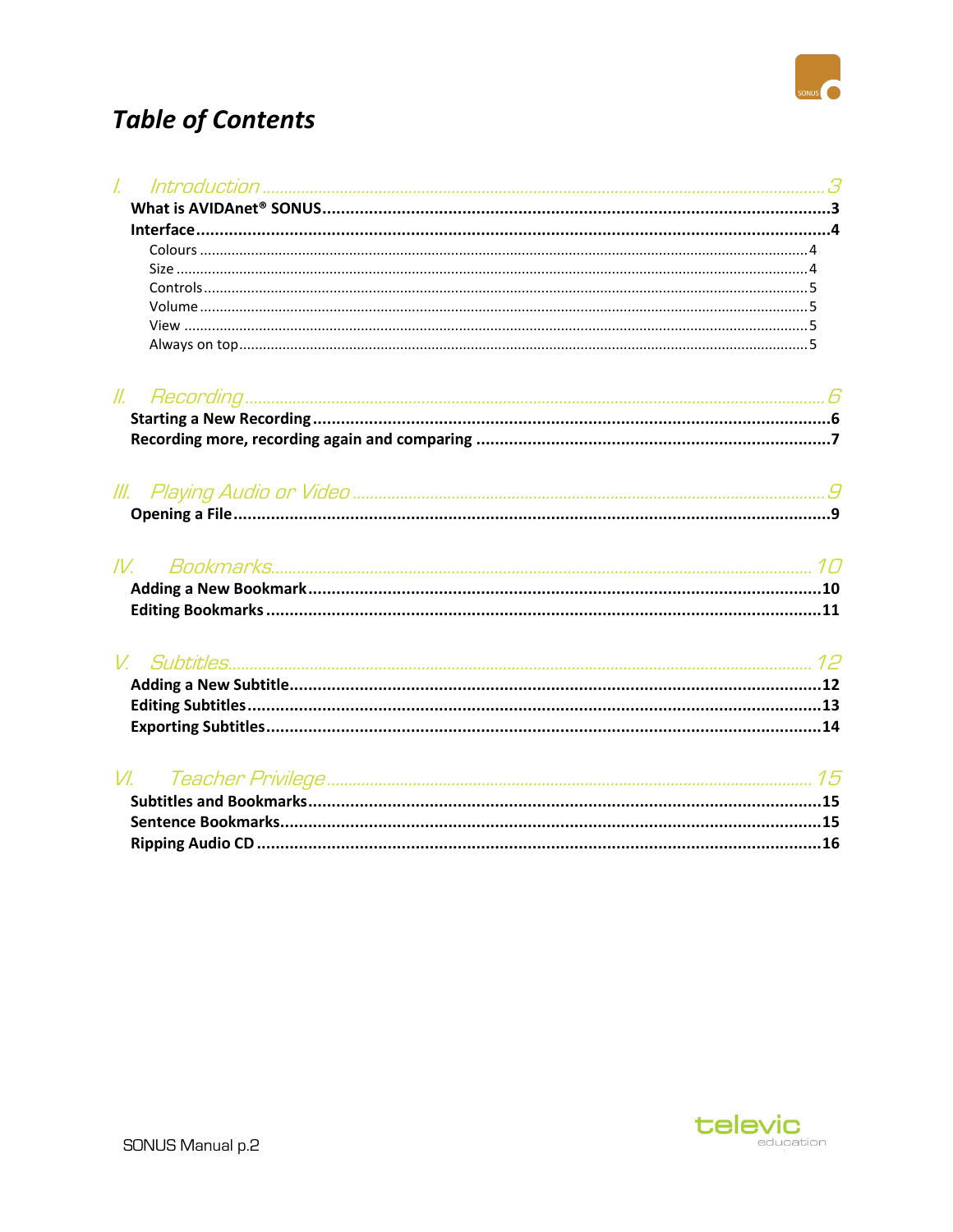

## <span id="page-2-0"></span>**I. Introduction**

## <span id="page-2-1"></span>**What is AVIDAnet® SONUS**

AVIDAnet® SONUS is the digital audio and video player and recorder optimally designed for education. With this software, you and your students can start blank recordings, open existing audio or video files, bookmark certain parts in these files, add or edit subtitles,… It simultaneously records two tracks in a single file - the upper, or red half of the waveform is the teacher or program audio, and the lower or blue half of the waveform is the sound from the students' microphone.



The grey title bar of the program interface indicates whether SONUS is installed for a **student** or a **teacher**. The functionalities for both are very similar, so most of this manual is relevant to both students and teachers. The last chapter, starting on page [15,](#page-14-0) describes functions only available to the teacher's SONUS.

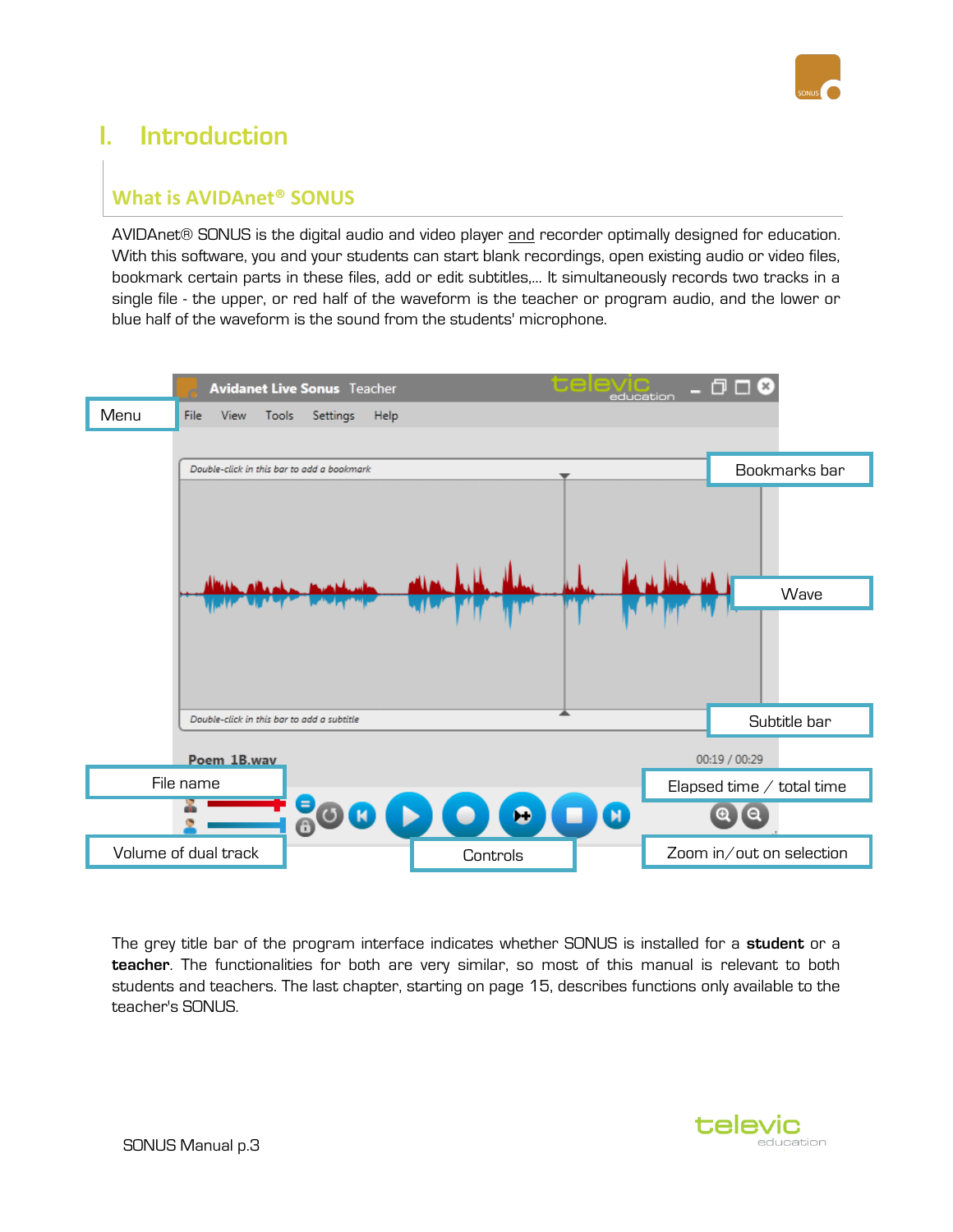

## <span id="page-3-0"></span>**Interface**

## <span id="page-3-1"></span>**Colours**

The interface of SONUS can have a light or dark appearance according to everyone's preference.

| <b>EVIC</b><br>education<br><b>Avidanet Live Sonus</b> Student | $-00$                          | <b>Celevic</b><br><b>Education</b><br><b>Avidanet Live Sonus Teacher</b>                                                                                                | $ \overline{0}$ $\Box$ $\odot$ |
|----------------------------------------------------------------|--------------------------------|-------------------------------------------------------------------------------------------------------------------------------------------------------------------------|--------------------------------|
| Tools Settings Help<br>View<br>File                            |                                | View Tools Settings Help<br>File                                                                                                                                        |                                |
|                                                                |                                |                                                                                                                                                                         |                                |
| Double-click in this bar to add a bookmark                     |                                | Double-click in this bar to add a bookmark                                                                                                                              |                                |
|                                                                |                                |                                                                                                                                                                         |                                |
| Double-click in this bar to add a subtitle                     |                                | Double-click in this bar to add a subtitle                                                                                                                              |                                |
| newsonus.wav                                                   | 00:00 / 00:00                  | Poem 1B.wav                                                                                                                                                             | 00:00 / 00:29                  |
| <u>:━━</u> •°⊙⊙⊙⊙●                                             | $\textcircled{\scriptsize{0}}$ | $\frac{1}{2}$ $\frac{1}{2}$ $\frac{1}{6}$ $\frac{1}{2}$ $\frac{1}{6}$ $\frac{1}{2}$ $\frac{1}{2}$ $\frac{1}{2}$ $\frac{1}{2}$ $\frac{1}{2}$ $\frac{1}{2}$ $\frac{1}{2}$ | $Q$ $Q$                        |

This can be set in the '**User Preferences**' under 'Settings' of the SONUS menu for every individual.

## <span id="page-3-2"></span>**Size**



You can adjust the size of the SONUS by clicking in the **bottom right corner** (underneath the magnifying glasses) and dragging to the preferred size. The waveform and possible video frame will adapt accordingly.

### *click and drag!*

The **magnifying glasses** found in the bottom right corner zoom in on a specific selection made in the waveform, or zoom out again to the entire wave.



Also, you can use the shortcuts in the **top right corner** to respectively minimise, optimally shrink, maximise or close SONUS.

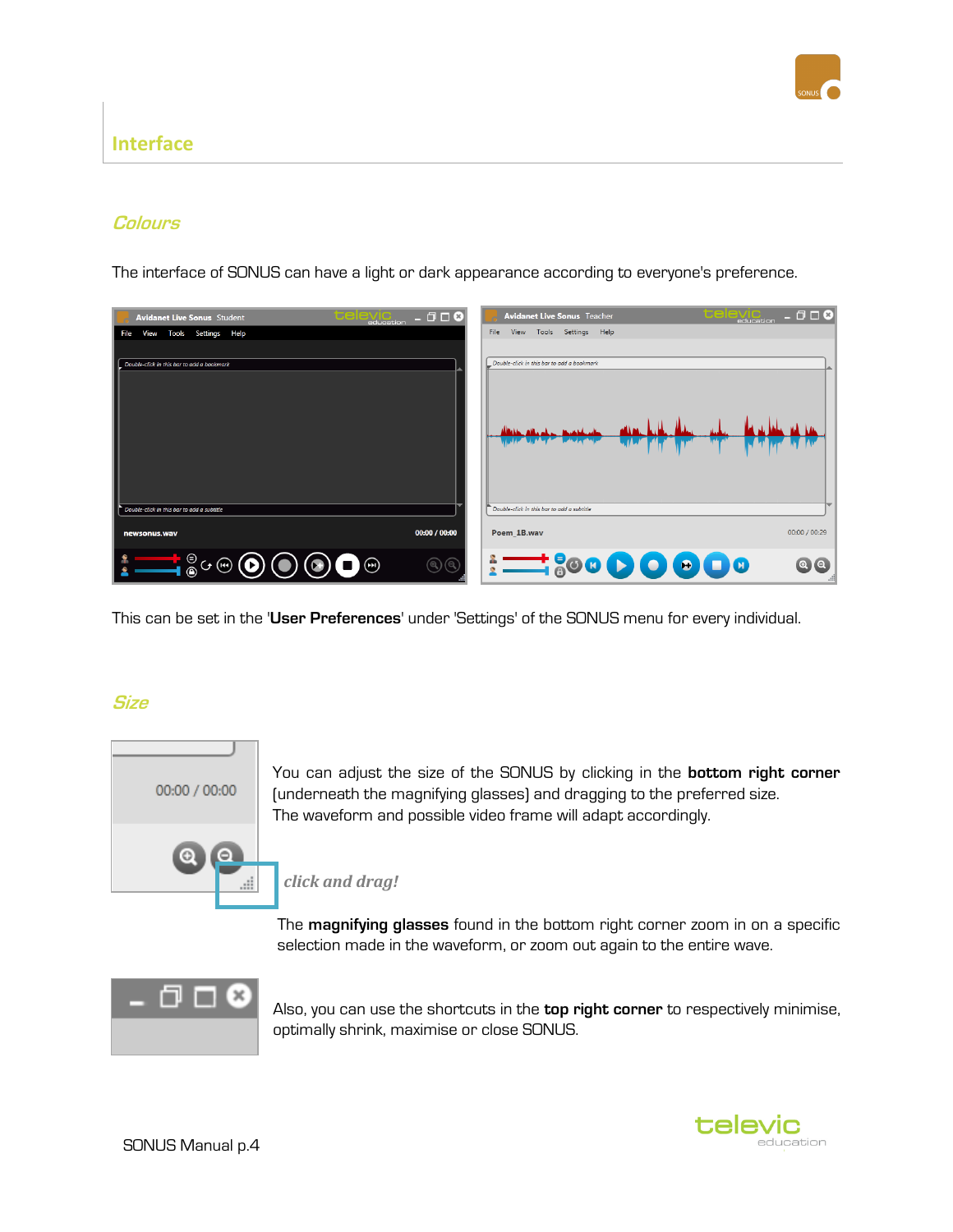

<span id="page-4-0"></span>

'Record' is to start a blank recording, or to record over existing audio. (see pag[e 6\)](#page-5-1) 'Append' is to add extra recording into an existing audio or video file. (see pag[e 8\)](#page-7-0)

More information on the bookmarks can be found on page [10.](#page-9-0)

## <span id="page-4-1"></span>**Volume**



Recording in AVIDAnet® SONUS happens in a dual track:

the upper, or red half of the waveform is the teacher or program audio, and the lower or blue half of the waveform is the sound from the students' microphone.

The volume of each track can be individually adjusted by moving the sliders in the bottom left corner. The red slider to adjust the sound volume of the teacher or program, and the blue slider for the recording made by the student.

The sound can be played back in stereo, meaning the teacher can be heard on the left side of the headset, and the student on the right, or both tracks can be played as one. An administrator can configure the headset for you.

Please remember volumes can also be adjusted via the normal computer sound and microphone settings, and via any hardware controls of your microphone and/or headset.

### <span id="page-4-2"></span>**View**

If there are any subtitles or bookmarks, every individual user can decide not to show them by clicking in the 'Menu' - 'View' and unticking what you'd like to be hidden.

### <span id="page-4-3"></span>**Always on top**

If you are working with AVIDAnet® SONUS and other programs, and you want the sound or video file to remain on top of other things on your computer screen, you can do this by clicking 'View' in the Menu and then ticking 'always on top'.

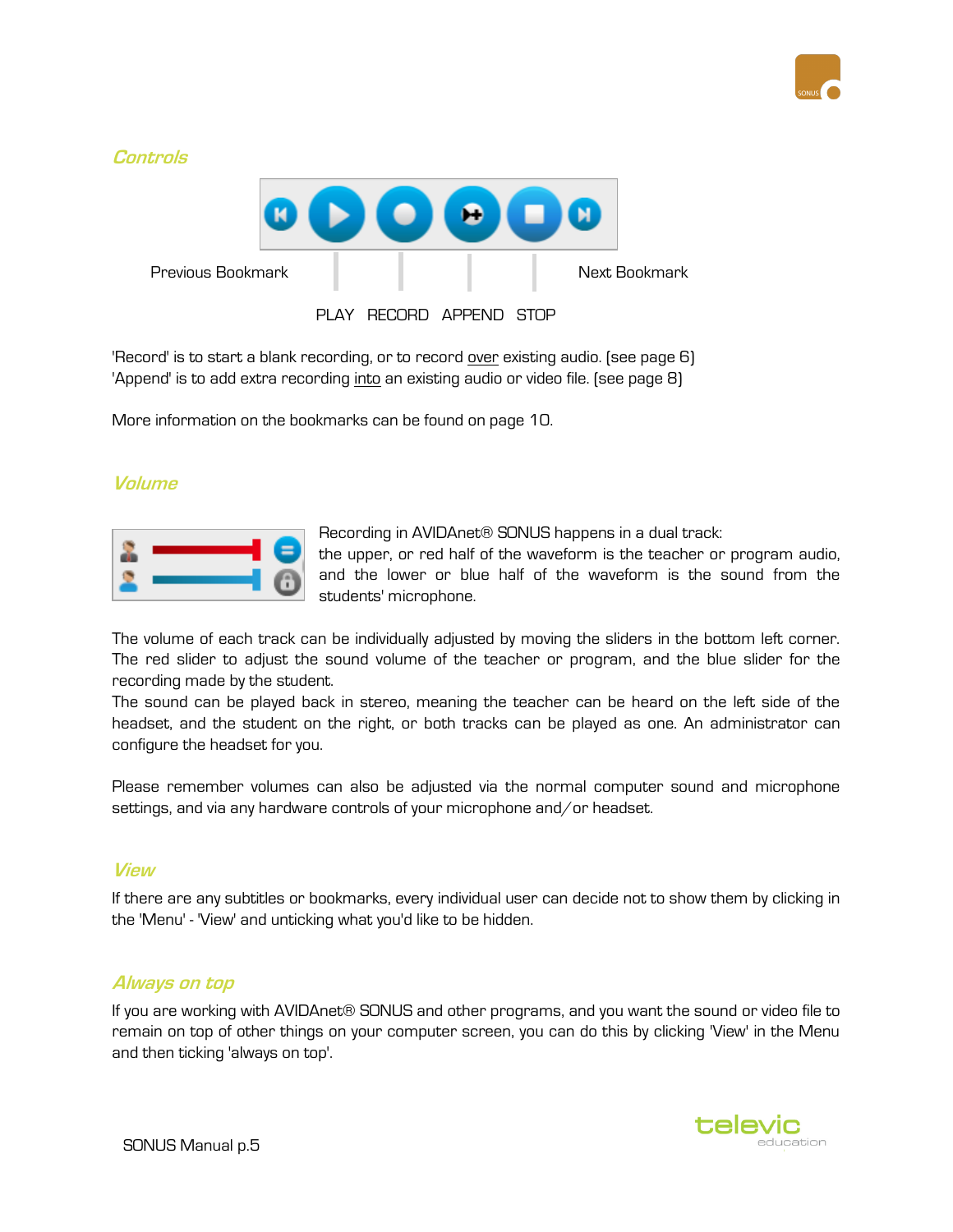

## <span id="page-5-0"></span>**II. Recording**

## <span id="page-5-1"></span>**Starting a New Recording**

### **To start a blank recording in SONUS:**



Sonus

1. Start SONUS on your computer

2. Click the '**Record**' button (middle button of the controls at the bottom)

This record button will start flashing when you are recording. You will also see the total time counting.

### Click '**Stop**' to stop recording



3. Click '**Play**' to listen to what you recorded.

 Then click the **green** check to accept the recording if you're happy with it,

or the **red** cross if you want to cancel that recording

*Don't forget to Save your file regularly!* (Click File - Save or Save as... in the menu)

#### **T o p T i p !**

You can also make webcam recordings with SONUS! These will save as .avi video files.

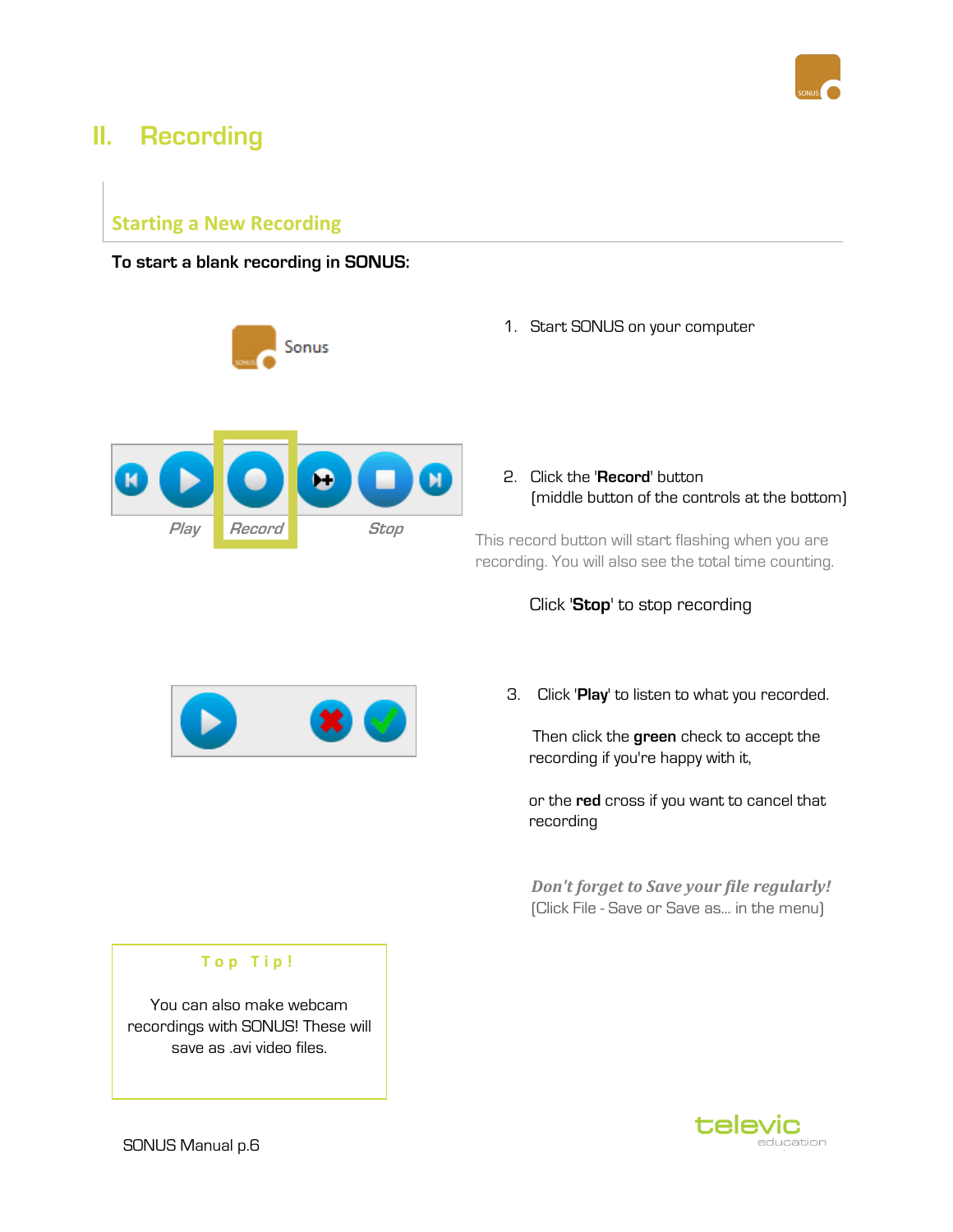

## <span id="page-6-0"></span>**Recording more, recording again and comparing**



### **To record over an existing recording you've made, and compare this to the previous:**

- 1. **Make a selection:** Click anywhere in the waveform and drag left or right to make a selection of the fragment you want to re-record
- 2. **Re-record:** Click the 'Record' button. The recording will automatically stop when you reach the end of the selection
- 3. Now you can click '**Play**' to listen to what you just recorded, but also '**Play previous**' to compare your new recording with the old one, and if you prefer the old recording, you can cancel the new one by clicking the **red** cross, or keep the new one by clicking on the **green** check.



 **Play Compare Reject Accept**

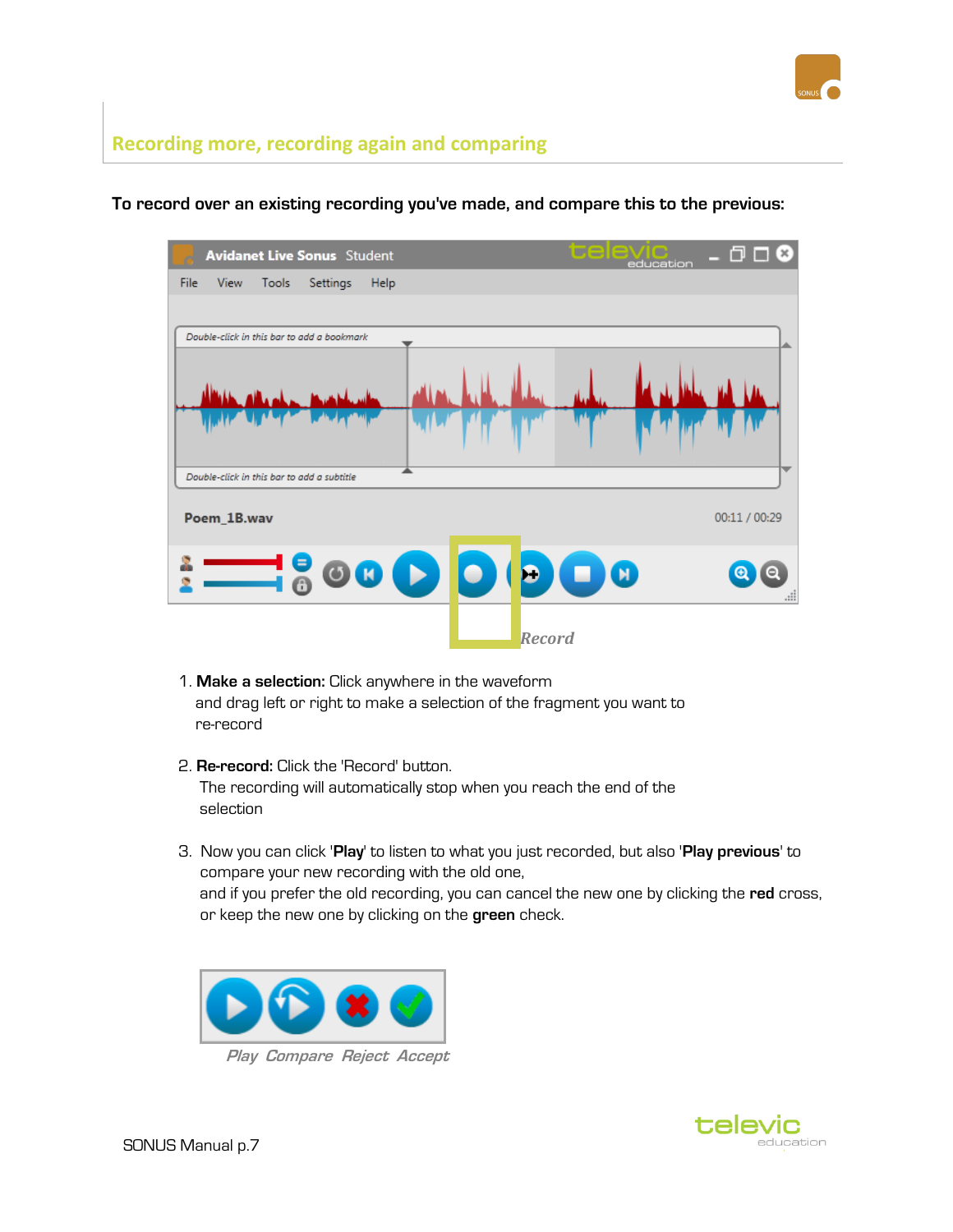

## tas  $\Box$   $\Box$   $\&$ **Avidanet Live Sonus** Student File View Tools Settings Help Double-click in this bar to add a bookmark Double-click in this bar to add a subtitle Poem\_1B.wav 00:11 / 00:29  $\bullet$  $\odot$ Þ.  $\bullet$ M  *Append*

**To record something more into the existing audio or video:**

- 1. **Indicate where** : Click in the waveform where you want to add something more
- 2. **Add more:** Click the 'Append' button. This will start recording until you click '**Stop**' (the button next to 'Append')
- 3. Now you can click '**Play**' to listen to what you just recorded, if you're happy with it, you can click the **green** check button to accept the addition, or the **red** cross to cancel that recording.





 **Play Reject Accept**

<span id="page-7-0"></span>

You can also record into a video file! The video will pause during the 'appended' recording and resume afterwards.

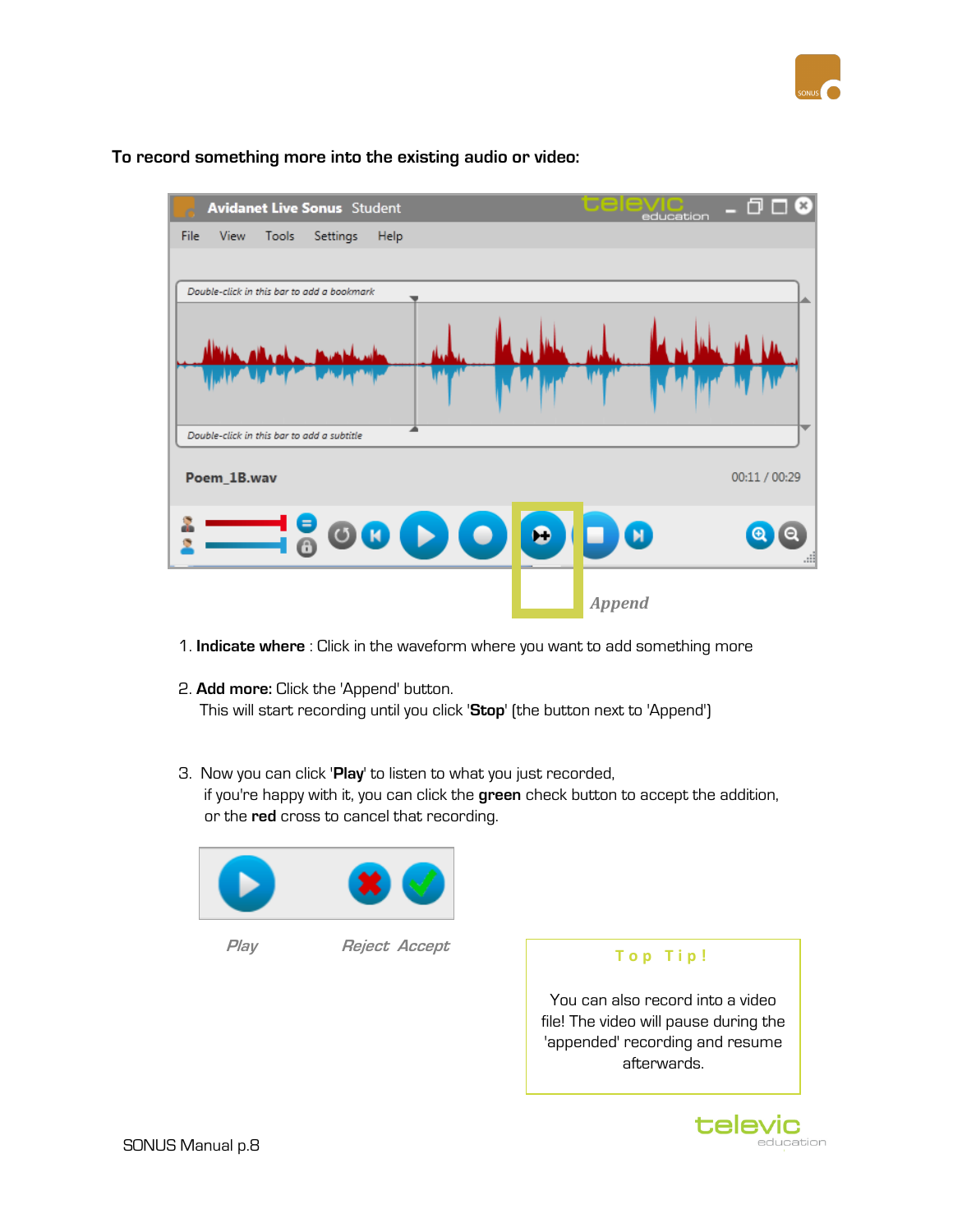

## <span id="page-8-0"></span>**III. Playing Audio or Video**

## <span id="page-8-1"></span>**Opening a File**

#### **To open an existing audio or video file in SONUS:**

- 1. Click 'File' 'Open' in the menu
- 2. Navigate to the location of your file and double click it.

#### **Alternatively,**

- 1. Start SONUS
- 2. Click the audio or video file which you want to open and **drag it** onto SONUS

#### **Do you want to be able to record in this file?**



If the following message pops up when you are opening a file in SONUS, then SONUS has detected your sound file is not a .wav. SONUS is able to automatically convert any file into a format suitable for recordings.

**If you click 'Yes'**, SONUS will convert your file into a .wav so you are able to record into it.

**If you click 'No'**, SONUS will not convert your file. You will not be able to record into it, but you can still play it.

If you prefer, these messages can be disabled by an administrator.

#### **Navigating**

To listen to different parts of the audio or video file, you can click anywhere in the waveform to start playing from there. You can also highlight part of the waveform to focus on that specific fragment (click anywhere in the wave and drag left or right).

If bookmarks or sentence bookmarks are in place, you can also use the 'previous' or 'next' buttons to jump between audio fragments (see the next page).

#### **T o p T i p !**

AVIDAnet® SONUS can play a great variety of file types, though .wav, .mp3 or .ogg is preferred for audio files, and .avi for movies!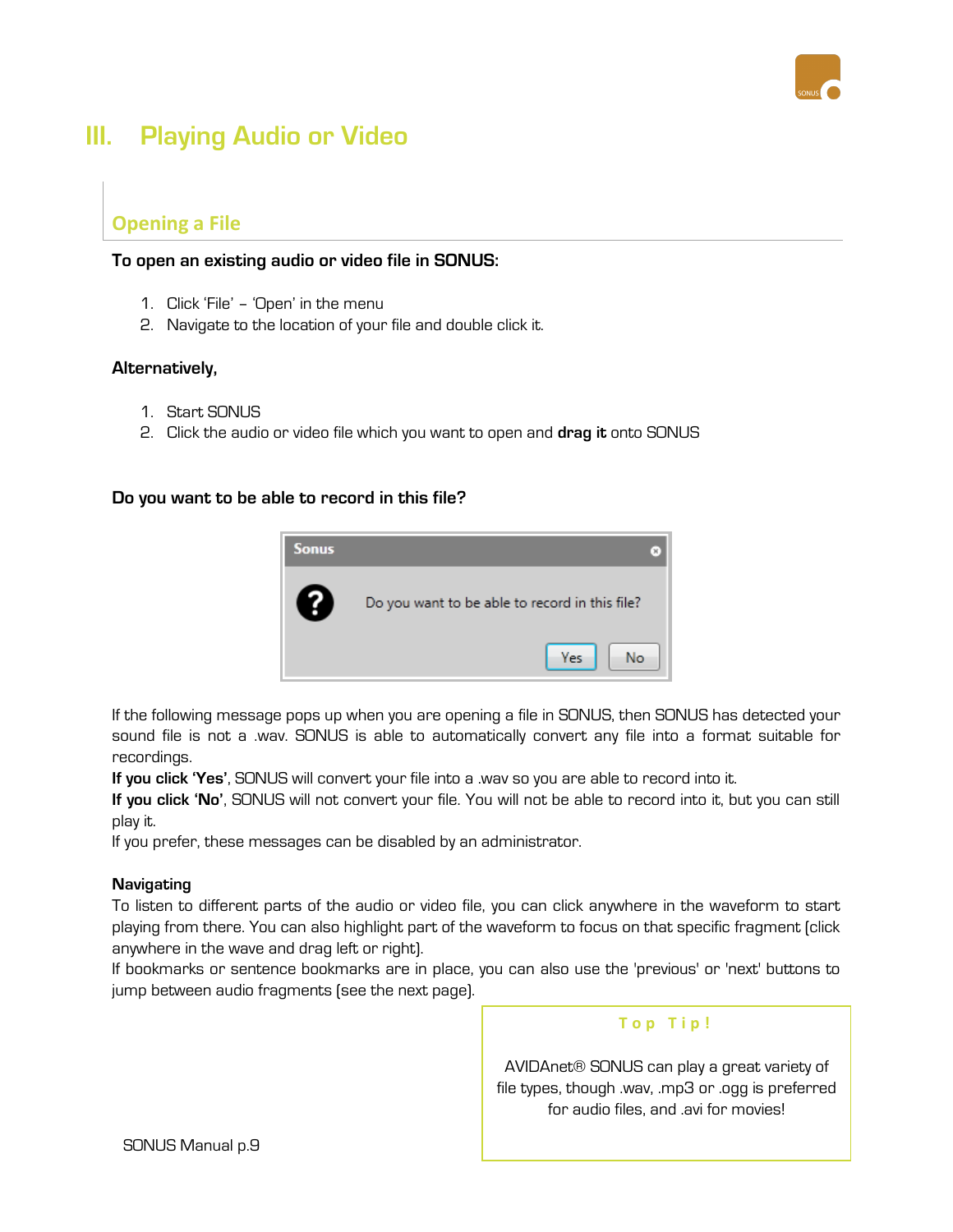

## <span id="page-9-0"></span>**IV. Bookmarks**

## <span id="page-9-1"></span>**Adding a New Bookmark**

A bookmark is a special indicator of specific points in the file. These could be entered by the teacher, for example to indicate the start of new questions or important moments in the audio or video; or by the student, to indicate difficult words which he has heard, or uncertainties which he needs to revise… The teacher can also auto-generate bookmarks to mark the start of each sentence based on volume level and detected silence (more information on page [15\)](#page-14-2).

In the file indicated by the wave below, three bookmarks have been added, one shortly after the other. Can you spot the three blue vertical lines in the bookmarks bar?

These are bookmarks added by a student. Bookmarks added by teachers will be shown in red - they cannot be added, edited or deleted by a student.



Also, with the control options at the bottom of the screen, you can jump to the **next or previous** bookmark, or the start of the next sentence bookmark if the teacher created these.



#### **To add a bookmark:**

- 1. Double click in the bookmarks bar where you want a new bookmark
- 2. You can add some text to show when someone hovers over the bookmark
- 3. Click OK

A blue vertical line will now appear in the bookmarks bar, or red if the bookmark is made by a teacher.



SONUS Manual p.10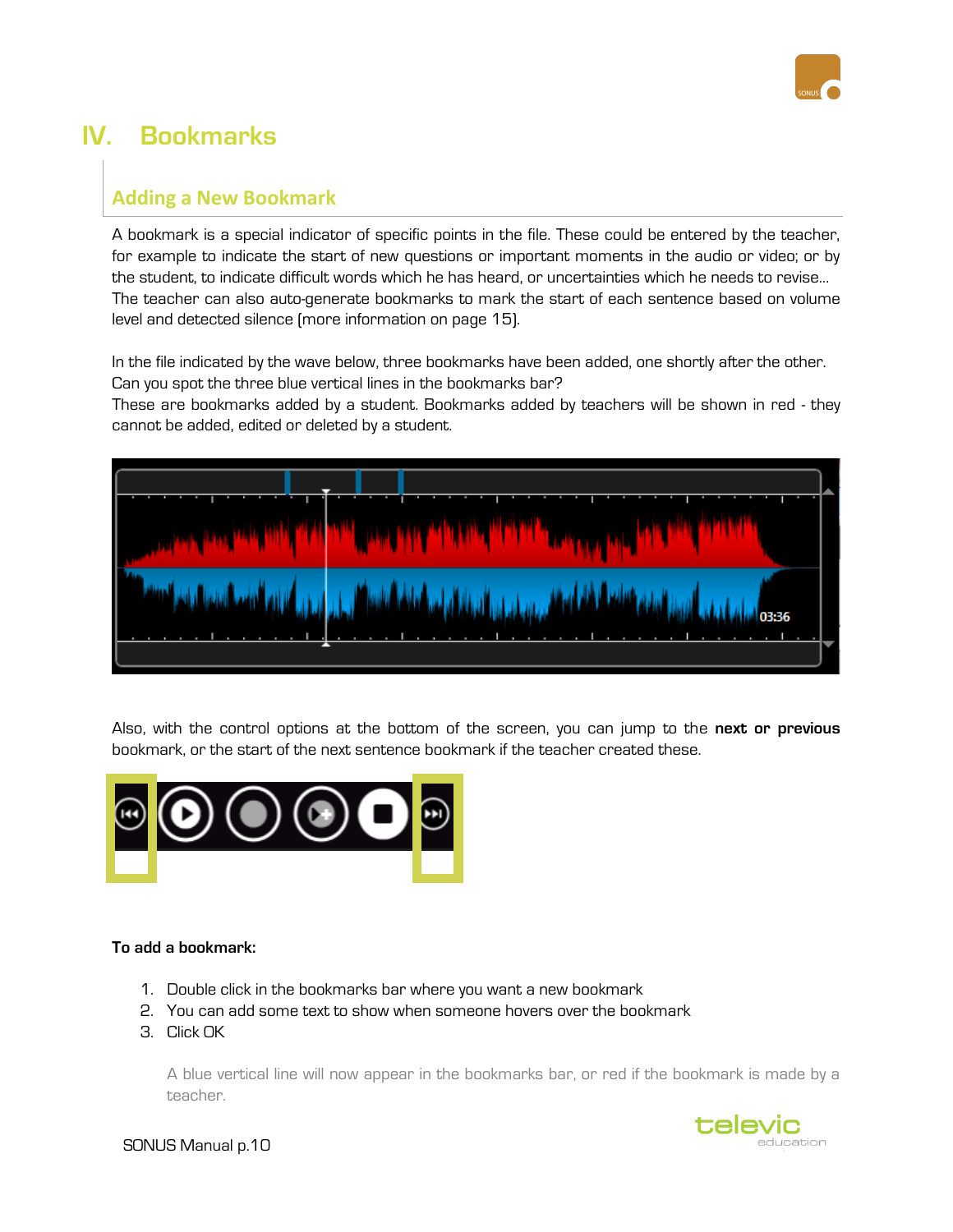

## <span id="page-10-0"></span>**Editing Bookmarks**

#### **To move a bookmark to a new place:**

- 1. Hold down the CTRL key on your keyboard
- 2. Click the bookmark you want to move
- 3. Drag it to a new place
- 4. Release the mouse button
- 5. Release the CTRL button

The bookmark will now appear in its new place.

#### **To add to or change text of a bookmark:**

- 1. Double click an existing bookmark
- 2. Add/Change text in the text field which appears
- 3. Click 'OK'

This text will appear when you hover over that particular bookmark with your mouse.

#### **To delete a bookmark:**

- 1. Double click an existing bookmark
- 2. Select 'Delete the bookmark'
- 3. Click OK

This bookmark will now disappear. This action cannot be reversed! A student cannot delete a teacher's bookmarks.

#### **To delete all bookmarks**

- 1. In the menu on top, click 'Tools'
- 2. Then click 'Delete student bookmarks' or 'Delete teacher bookmarks'. Students are only able to delete their own bookmarks, not the teacher's.

All bookmarks are instantly deleted. This action cannot be reversed. A student cannot delete a teacher's bookmarks.

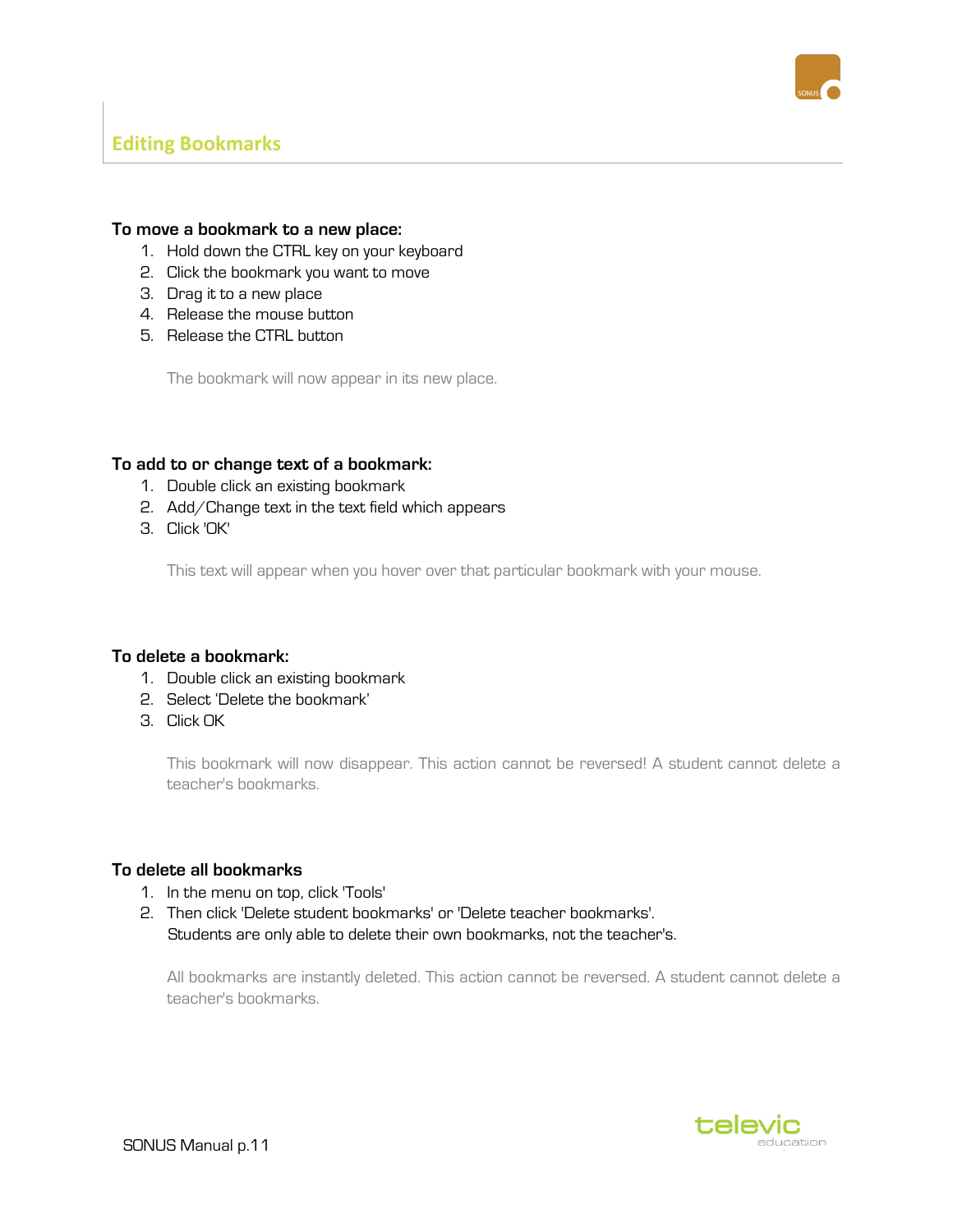

## <span id="page-11-0"></span>**V. Subtitles**

## <span id="page-11-1"></span>**Adding a New Subtitle**

Subtitles can be added to any sound or video file. These can be added by the teacher, as extra textual aids for the student resources, or by the students, for example in a subtitling exercise.

In this sound file exemplified by the wave below, three subtitles have been added. Can you spot the blue zones in the subtitle bar? These were added by a student. Subtitles added by teachers will be shown in red; students are not able to add, edit or delete teachers' subtitles.

A subtitle begins at the start of such a blue or red zone, and disappears at the end of it. The text 'Comment allez-vous?' belongs to the third subtitle which was added in this file by a student. I t only appears when this file is playing within that subtitle zone.



#### **To add a new subtitle:**

- 1. Double click in the subtitles bar where you want the subtitle to appear
- 2. Enter text for the subtitle.
- 3. Click 'OK'.

A blue zone with a duration of 5 seconds appears in the subtitle bar, or red if added by a teacher.

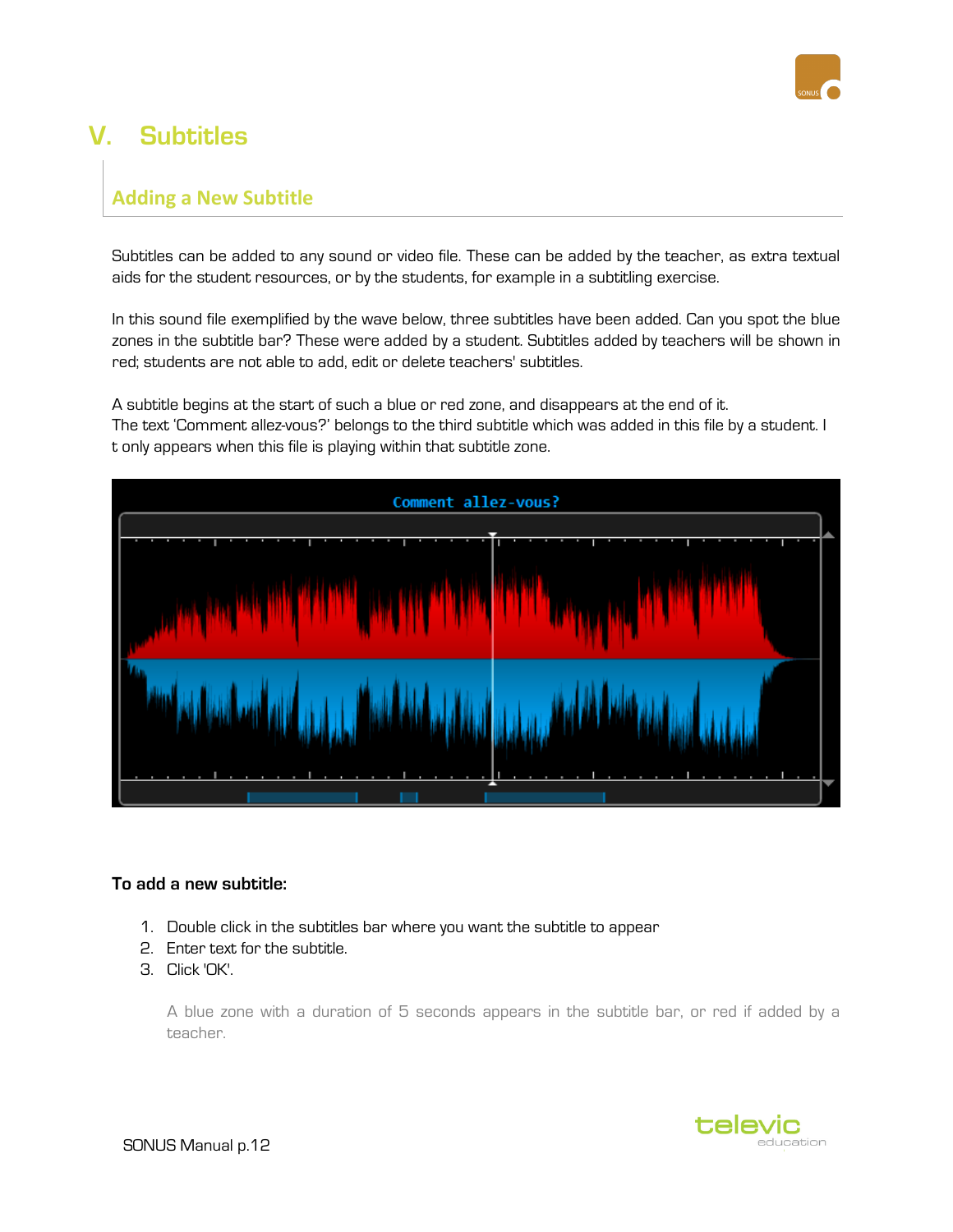

## <span id="page-12-0"></span>**Editing Subtitles**

#### **To add/change text of a subtitle**

- 1. Double click the zone of a subtitle in the subtitles bar
- 2. Type in the text for this subtitle in the text field which appears
- 3. Click 'OK'

This text will appear at the top of SONUS when the file is playing in the subtitle zone.

#### **To move a subtitle**

- 1. Hold down the CTRL key on your keyboard
- 2. Click anywhere in the zone of the subtitle
- 3. Drag this to a different spot in the subtitle bar
- 4. Release the mouse button
- 5. Release the CTRL button

This subtitle will now appear elsewhere.

#### **To change the length of a subtitle**

- 1. Hold down the CTRL key on your keyboard
- 2. Click on the vertical line of the start or end of a subtitle zone
- 3. Drag this to a different spot in the subtitle bar to make the subtitle length longer or shorter
- 4. Release the mouse button
- 5. Release the CTRL button

This subtitle will now appear longer or shorter according to your changes.

#### **To delete a subtitle**

- 1. Double click the zone of a subtitle in the subtitles bar
- 2. Click 'Delete subtitle'
- 3. Click OK

This subtitle will be deleted. This action cannot be reversed! A student cannot delete a teacher's subtitles.

#### **To delete all subtitles**

- 1. In the menu on top, click 'Tools'
- 2. Then click 'Delete student subtitles' or 'Delete teacher subtitles'. Students are only able to delete their own subtitles, not the teacher's.

All subtitles are instantly deleted. This action cannot be reversed. A student cannot delete a teacher's subtitles.

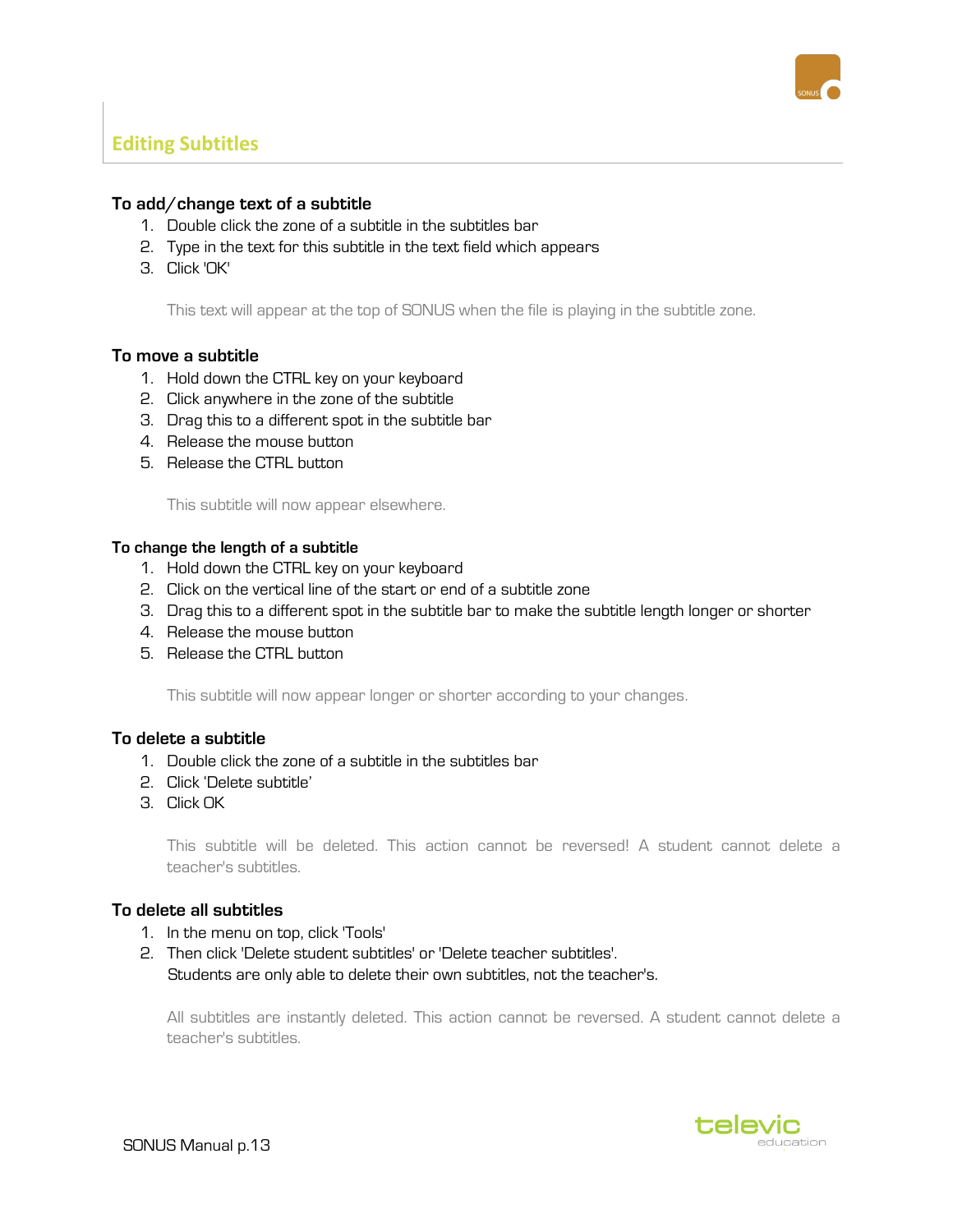

## <span id="page-13-0"></span>**Exporting Subtitles**

## **To export the teacher or student subtitles:**

- 1. Click 'File' in the menu
- 2. Then click 'Export teacher subtitles' or 'Export student subtitles'
- 3. Choose a location for this file
- 4. Type in a filename
- 5. Click 'OK'

Please note students are able to export students subtitles only.

This action saves an .srt file which can be opened in Notepad.

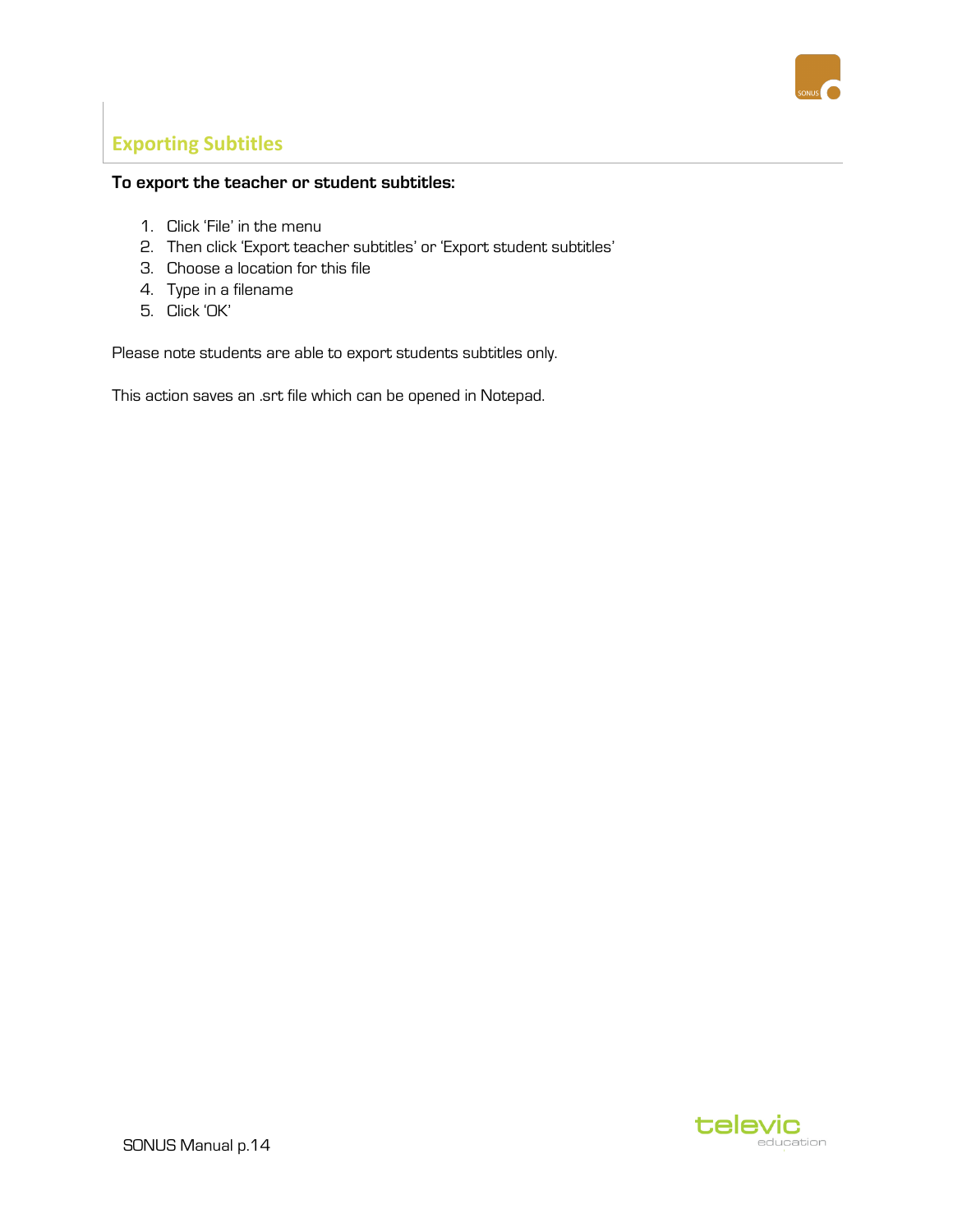

## <span id="page-14-0"></span>**VI. Teacher Privilege**

The functionality of SONUS is much the same for students and teachers, and has been described in this manual so far. However, a few things are reserved for teachers only; when you start SONUS, it should read 'Avidanet Live Sonus Teacher' at the top of the interface. If not, an administrator can switch the SONUS installed on your computer to 'teacher' in the 'Global configuration' of the settings menu.

## <span id="page-14-1"></span>**Subtitles and Bookmarks**

Teachers and students are able to create, edit en delete bookmarks and subtitles, and export subtitles. However, students are only able to export or delete their own - teacher can access both.

## <span id="page-14-2"></span>**Sentence Bookmarks**

The teacher can create 'sentence bookmarks' in an existing audio file or recording. Open the audio file, or finish and save then recording, and then:

- 1. Click 'Tools' in the Menu
- 2. Click 'Create Sentence Bookmarks'
- 3. SONUS automatically suggests sentence bookmarks based on the volume level and the silences detected. The suggested divisions are indicated by the vertical grey lines in the wave form.
- 4. You can manually adjust these sentence bookmarks by moving the sliders in the bottom left corner:

- move the first slider to adjust the volume level for sentence detection (more to the left means lower volume, to the right increases the volume level) - move the second slider to adjust the sensitivity to silences between sentence

(more to the left means less silence to distinguish between sentences)

|                          | Set the audio level for sentence detection      |
|--------------------------|-------------------------------------------------|
| $\overline{\phantom{0}}$ | Set the minimm silence length between sentences |

5. Click the 'Accept' or 'Reject' button to continue.



If you accept, the bookmarks will now show as red vertical lines in the bookmarks bar. **You can still manually refine or edit the bookmarks:**

- click on a red line and hold the CTRL button to move it

- double click to add text or delete a bookmark

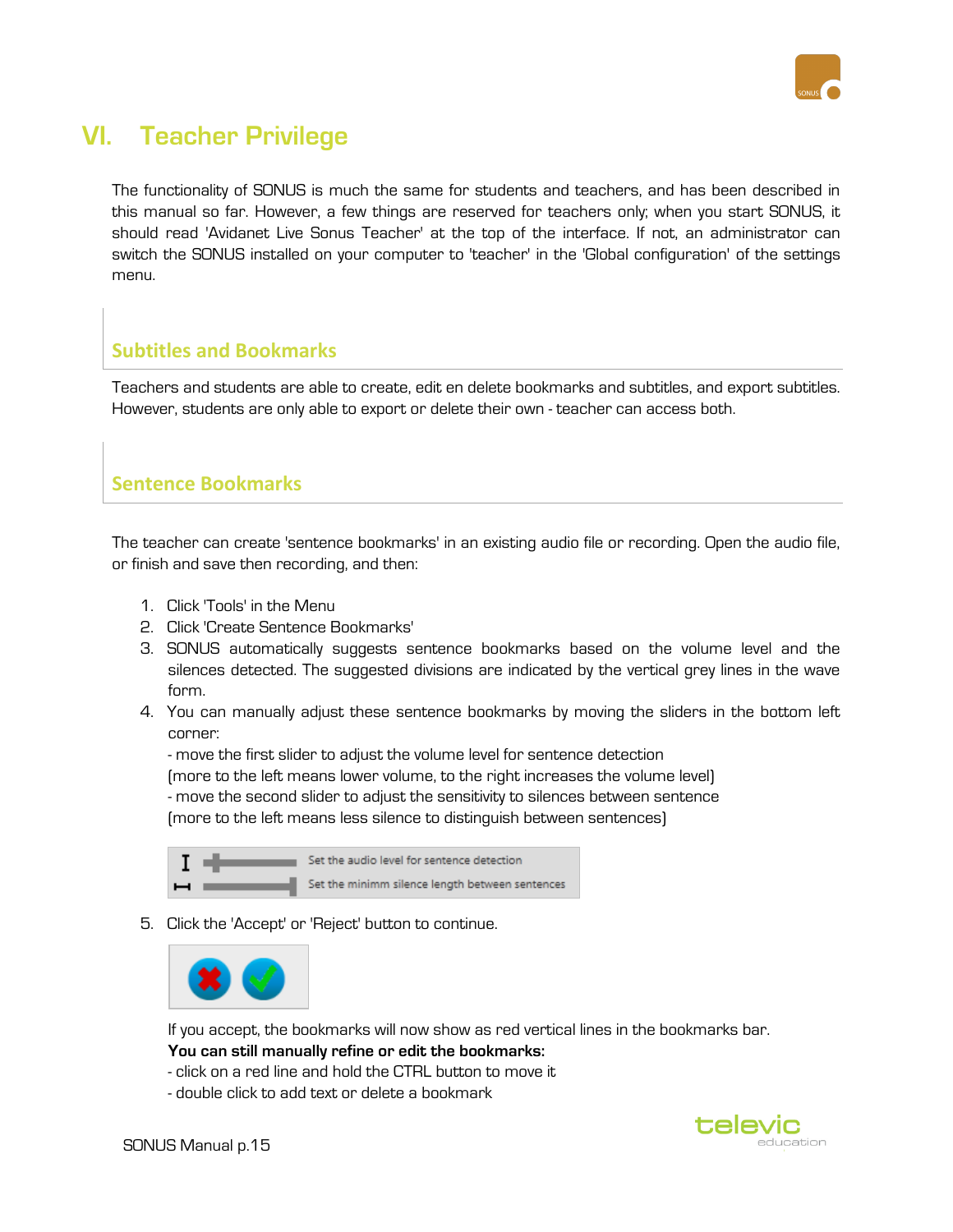

## <span id="page-15-0"></span>**Ripping Audio CD**

With SONUS, you can rip audio CD's to digital files. This means you will be able to play the files without having the CD, send the audio to the students, record into the files, etc.

### **To rip an audio CD:**

- 1. Insert the CD in your computer.
- 2. Click 'Tools' in the menu, then 'Rip'
- 3. The CD ripper menu will open. You can see the different tracks of the CD. Untick any tracks which you do not wish to digitise.

| <b>CD ripper for Sonus</b>                                                  | $\pmb{\times}$ |
|-----------------------------------------------------------------------------|----------------|
| $\blacktriangledown$<br>Track                                               | Time           |
| $\sqrt{ }$ Track 01                                                         | 08:33          |
| $\sqrt{ }$ Track 02                                                         | 10:06          |
| Track 03<br>$\overline{J}$                                                  | 03:47          |
| Track 04<br>$\overline{\mathcal{L}}$                                        | 05:59          |
| Track 05<br>$\overline{\mathcal{J}}$                                        | 06:31          |
| $\sqrt{ }$ Track 06                                                         | 06:45          |
| $\sqrt{ }$ Track 07                                                         | 02:19          |
| Track 08<br>$\blacktriangledown$                                            | 03:25          |
| Drive $\boxed{D}$ $\blacktriangledown$<br>Nr of tracks: 8 Total time: 47:24 |                |
| Options                                                                     |                |
| Add bookmarks for Sonus V Compress to MP3                                   |                |
| √ Show tracknames in Sonus √ Store as single file                           |                |
| Rip                                                                         | Cancel ripping |

From the options at the bottom, You can choose to :

- Store as single file Which means all the tracks will be stored in one (large) file, rather than as separate files per track.
- Compress to MP3 Which means the total file size will be reduced as .mp3 is a compressed format

If you choose to store the tracks as a single file, you can:

- Add bookmarks for SONUS So the start of every track is indicated in this single file
- Show tracknames in SONUS So 'Track 01', 'Track 02',… or the relevant track names on the audio CD will show up as indicators of the different tracks digitised in this single file. They are shown in SONUS as subtitles.

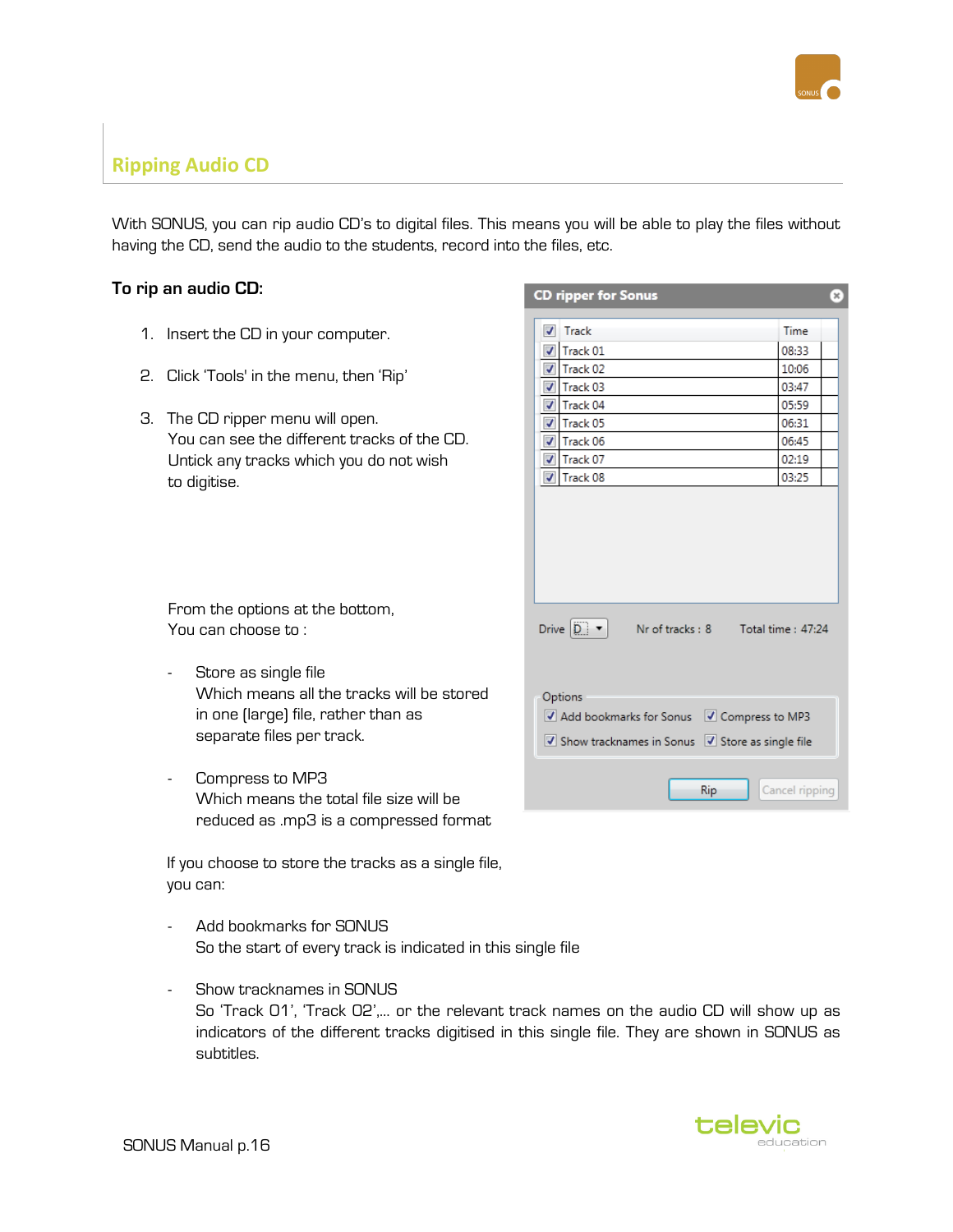

- 4. Click 'Rip'
- 5. Choose where you want to save the digitised track(s) : navigate to the appropriate folder and click 'Save'.

Please allow some time depending on the size and number of the audio files. Also make sure the location where you're saving the digitised CD has enough space!

## **VII. Hand-out**

The following page is a handy overview for teachers and students of the most commonly used functionalities of AVIDAnet® SONUS. Why not provide all individual users with a hard copy of this page?